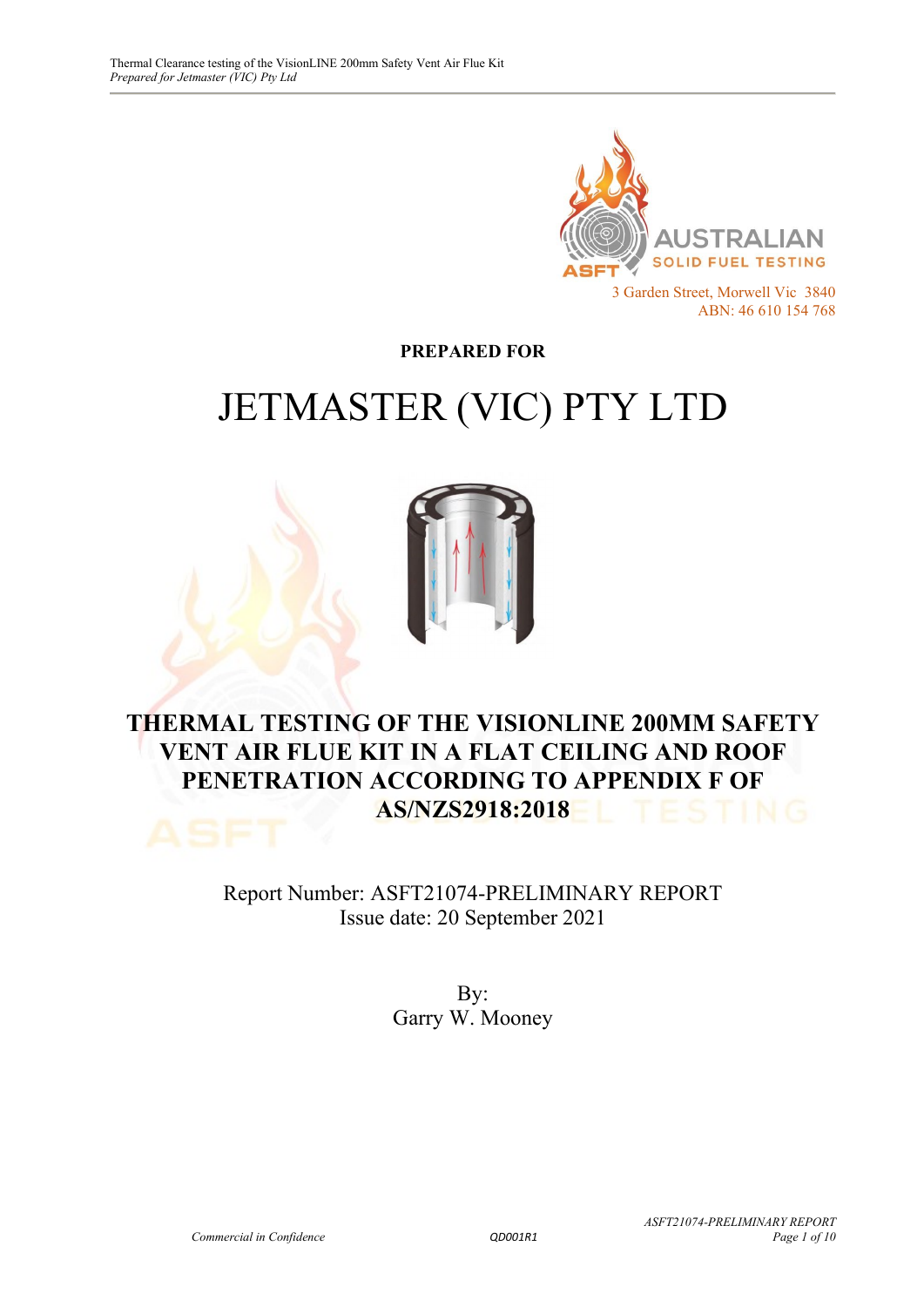#### **Report Distribution**

**Jetmaster (Vic) Pty Ltd** 444 Swan Road Richmond Vic 3121

Mr Ashley Stride

ASFT Report Archive



| <b>Revision</b> | Date       | Comments                                                                   |
|-----------------|------------|----------------------------------------------------------------------------|
|                 | 20/09/2021 | Preliminary report - awaiting payment and engineering drawings of Flue Kit |
|                 |            |                                                                            |

#### **Disclaimer**

This Report is intended only for the use of the individual or entity named above (Intended Recipient). ASFT is not liable to the Intended Recipient in respect of any loss, damage, cost or expense suffered as a result of reliance on the information contained in this Report or any actions taken or not taken on the basis of this Report. In particular, results presented in this Report relate exclusively to the samples selected by the Intended Recipient and no responsibility is taken for the representativeness of these samples.

This report shall not be reproduced except in full, without written approval of ASFT.

QD-001R1 Copyright © 2021 ASFT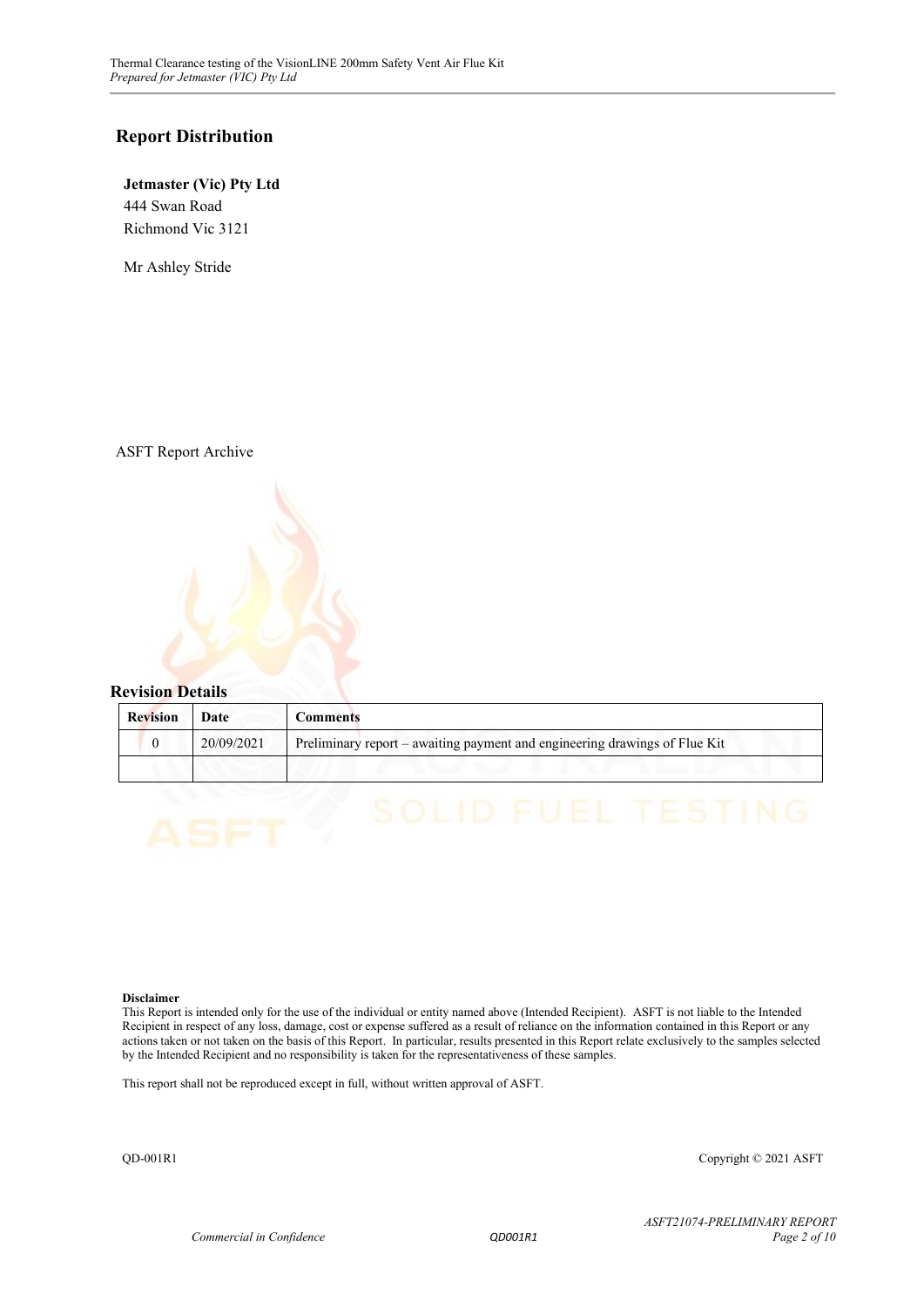#### **THERMAL TESTING OF THE VISIONLINE 200MM SAFETY VENT AIR FLUE KIT TO AS/NZS2918:2018 APPENDIX F**

#### **Report**

The VisionLINE 200mm Safety Vent Air Flue Kit installed in a Flat Ceiling and Roof Penetration was tested according to the joint Australian/New Zealand Standard 2918:2018, Appendix F.

The VisionLINE 200mm Safety Vent Air Flue Kit conforms to the requirements of the joint AS/NZS 2918:2018 Standard, Appendix F when installed in a Flat Ceiling and Roof Penetration.

The Flue system was tested at the following clearances:



|               | Figure 1 – Clearance Diagram |              |                                      |  |
|---------------|------------------------------|--------------|--------------------------------------|--|
| <b>Signed</b> |                              | Approved     |                                      |  |
| Name          | Garry W. Mooney              | Name         | <b>Steve Marland</b>                 |  |
|               | Technical Officer            |              | Managing Director - Australian Solid |  |
| <b>Title</b>  |                              | <b>Title</b> | <b>Fuel Testing</b>                  |  |
| Date          | 20/09/2021                   | Date         | 20/09/2021                           |  |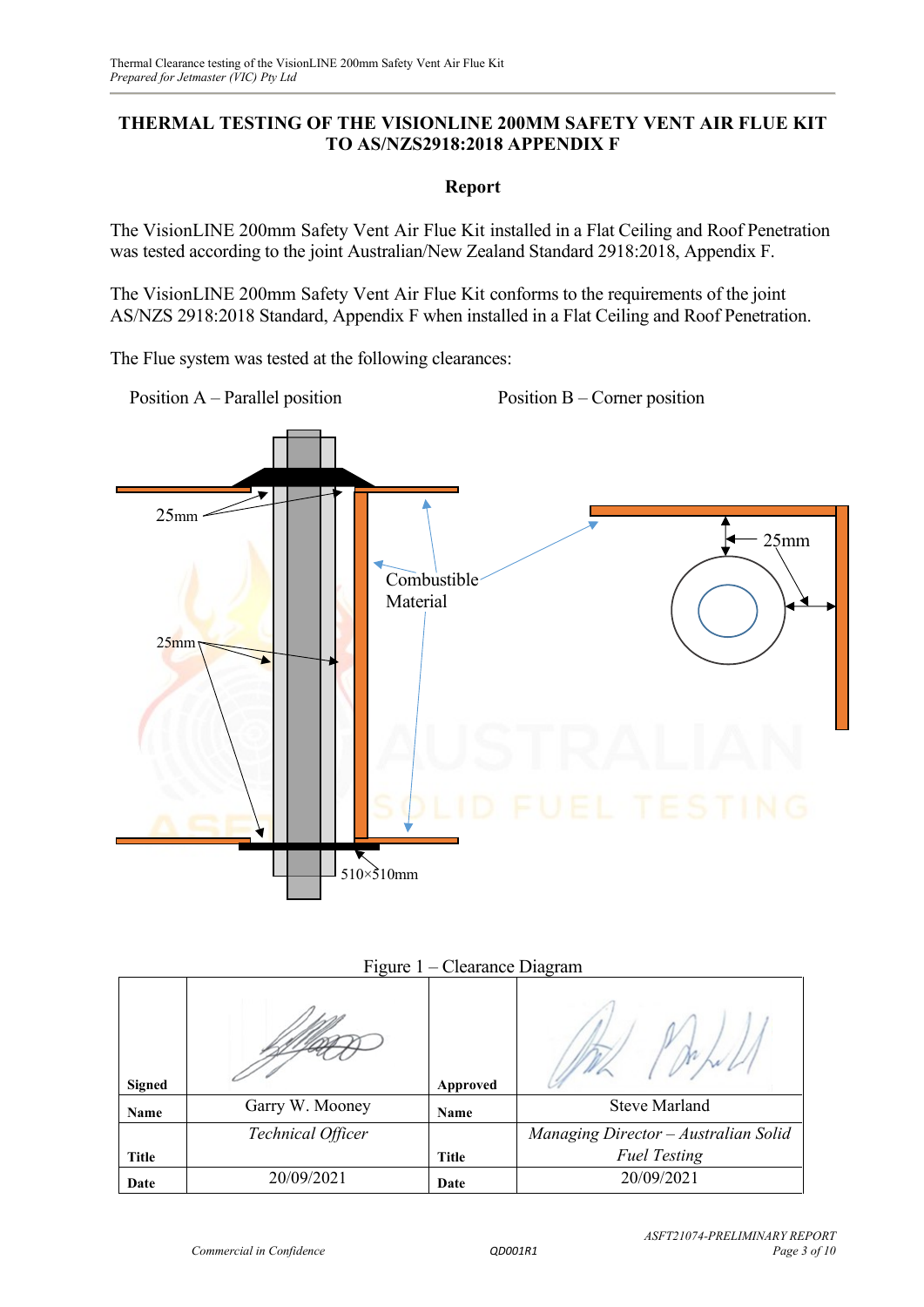#### **1. INTRODUCTION**

Thermal Clearance testing of the VisionLINE 200mm Safety Vent Air flue system took place on the 15th of September 2021 at the Australian Solid Fuel Testing Laboratory located at 3 Garden Street, Morwell, Victoria. The testing was performed by Mr G.W. Mooney and Mr S. Marland.

#### **2. PROCEDURE**

Testing was conducted as per Appendix F of AS/NZS2918;2018, Hot sites were located with the aid of an infra-red thermometer. Thermocouple tips were stapled onto the test surfaces, with black tape over the first 100 mm to facilitate consistent and accurate recording of temperatures. Thermocouple positions are shown in the table below:

| Thermocouple<br>No. | Position                                            | Thermocouple<br>No. | Position                                             |
|---------------------|-----------------------------------------------------|---------------------|------------------------------------------------------|
| $\mathbf{1}$        | Flue gas temperature                                | 17                  | RHS Wall, 250mm above Ceiling, 200mm from<br>corner  |
| $\overline{2}$      | Ceiling - Ring Inner Right                          | 18                  | LHS Wall, 350mm above Ceiling, 200mm from<br>corner  |
| 3                   | Ceiling - 50mm Right                                | 19                  | RHS Wall, 350mm above Ceiling, 200mm from<br>corner  |
| 4                   | Ceiling - 100mm Right                               | 20                  | LHS Wall, 450mm above Ceiling, 200mm from<br>corner  |
| 5                   | Ceiling - 150mm Right                               | 21                  | RHS Wall, 450mm above Ceiling, 200mm from<br>corner  |
| 6                   | Ceiling - 200mm Right                               | 22                  | LHS Wall, 550mm above Ceiling, 200mm from<br>corner  |
| $\overline{7}$      | Ceiling - Ring Inner Left                           | 23                  | RHS Wall, 550mm above Ceiling, 200mm from<br>corner  |
| 8                   | Ceiling - 50mm Left                                 | 24                  | LHS Wall, 1000mm above Ceiling, 200mm from<br>corner |
| 9                   | Ceiling - 100mm Left                                | 25                  | RHS Wall, 1000mm above Ceiling, 200mm from<br>corner |
| 10 <sup>°</sup>     | Ceiling - 150mm Left                                | 26                  | LHS Wall, 1950mm above Ceiling, 200mm from<br>corner |
| 11                  | Ceiling - 200mm Left                                | 27                  | RHS Wall, 1950mm above Ceiling, 200mm from<br>corner |
| 12                  | LHS Wall, 50mm above Ceiling, 200mm<br>from corner  | 28                  | Roof - Ring Inner Front                              |
| 13                  | RHS Wall, 50mm above Ceiling, 200mm<br>from corner  | 29                  | Roof - Ring Inner Rear                               |
| 14                  | LHS Wall, 150mm above Ceiling, 200mm<br>from corner | 30                  | Roof - Ring Inner Left                               |
| 15                  | RHS Wall, 150mm above Ceiling, 200mm<br>from corner | 31                  | Roof - Ring Inner Right                              |
| 16                  | LHS Wall, 250mm above Ceiling, 200mm<br>from corner | 32                  | Ambient temperature                                  |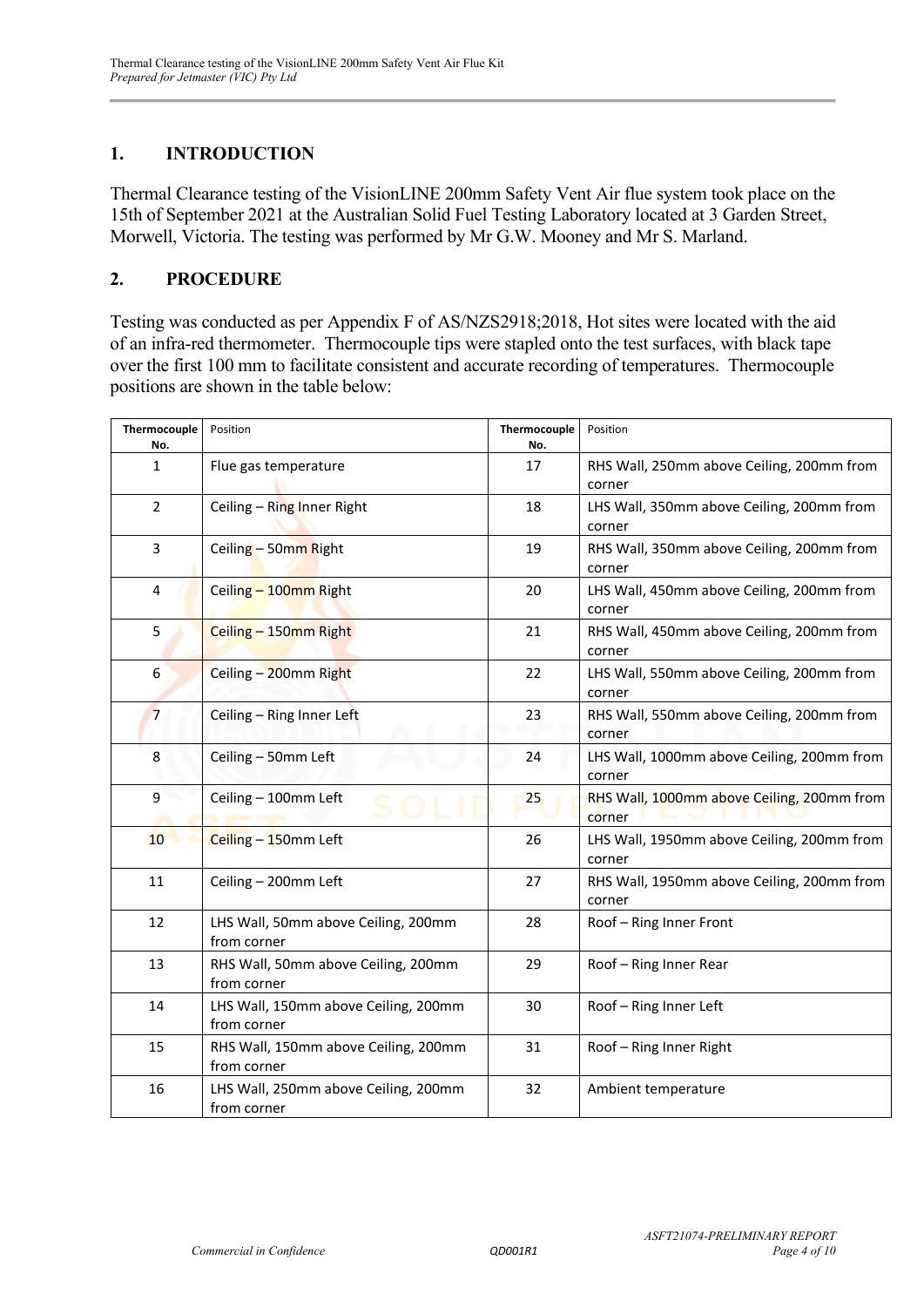#### **5. RESULTS**

#### **5.1 Ambient and Test Surface Temperatures**

The Table below show the Ambient temperatures during testing of the Flue kit.

| <b>Hot Fire</b> | <b>Flue Fire</b> |
|-----------------|------------------|
| $19.7 - 21.3$   | $20.0 - 20.6$    |

#### **5.2 Hot Flue Test**

The Flue kit was tested in accordance with Section F8.1 of AS/NZS2918;2018. The Flue gas temperature was maintained at  $760 \pm 20^{\circ}$ C until the maximum temperatures on each surface had been reach.

Below is a table of the maximum temperatures reached above Ambient.

| <b>Position</b> | <b>Thermocouple</b><br><b>Number</b> | <b>Hot Fire</b><br>Test $(^{\circ}C)$ |
|-----------------|--------------------------------------|---------------------------------------|
| Ceiling         |                                      | 14.1                                  |
| <b>RHS Wall</b> | 27                                   | 32.1                                  |
| <b>LHS Wall</b> | 26                                   | 31.0                                  |
| Roof            | 28                                   | 38.8                                  |

#### **5.3 Flue Fire Test**

The Flue kit was tested in accordance with Section F8.2 of AS/NZS2918;2018. The Flue gas temperature was raised from  $760 \pm 20^{\circ}$ C to  $1125 \pm 20^{\circ}$ C within 10minutes, then held at  $1125 \pm 20^{\circ}$ C for a period of 30minutes.

Below is a table of the maximum temperatures reached above Ambient.

| <b>Position</b> | <b>Thermocouple</b><br><b>Number</b> | <b>Flue Fire</b><br>Test $(^{\circ}C)$ |
|-----------------|--------------------------------------|----------------------------------------|
| Ceiling         |                                      | 28.3                                   |
| <b>RHS Wall</b> | 27                                   | 71.4                                   |
| <b>LHS Wall</b> | 26                                   | 66.6                                   |
| Roof            |                                      | 71.4                                   |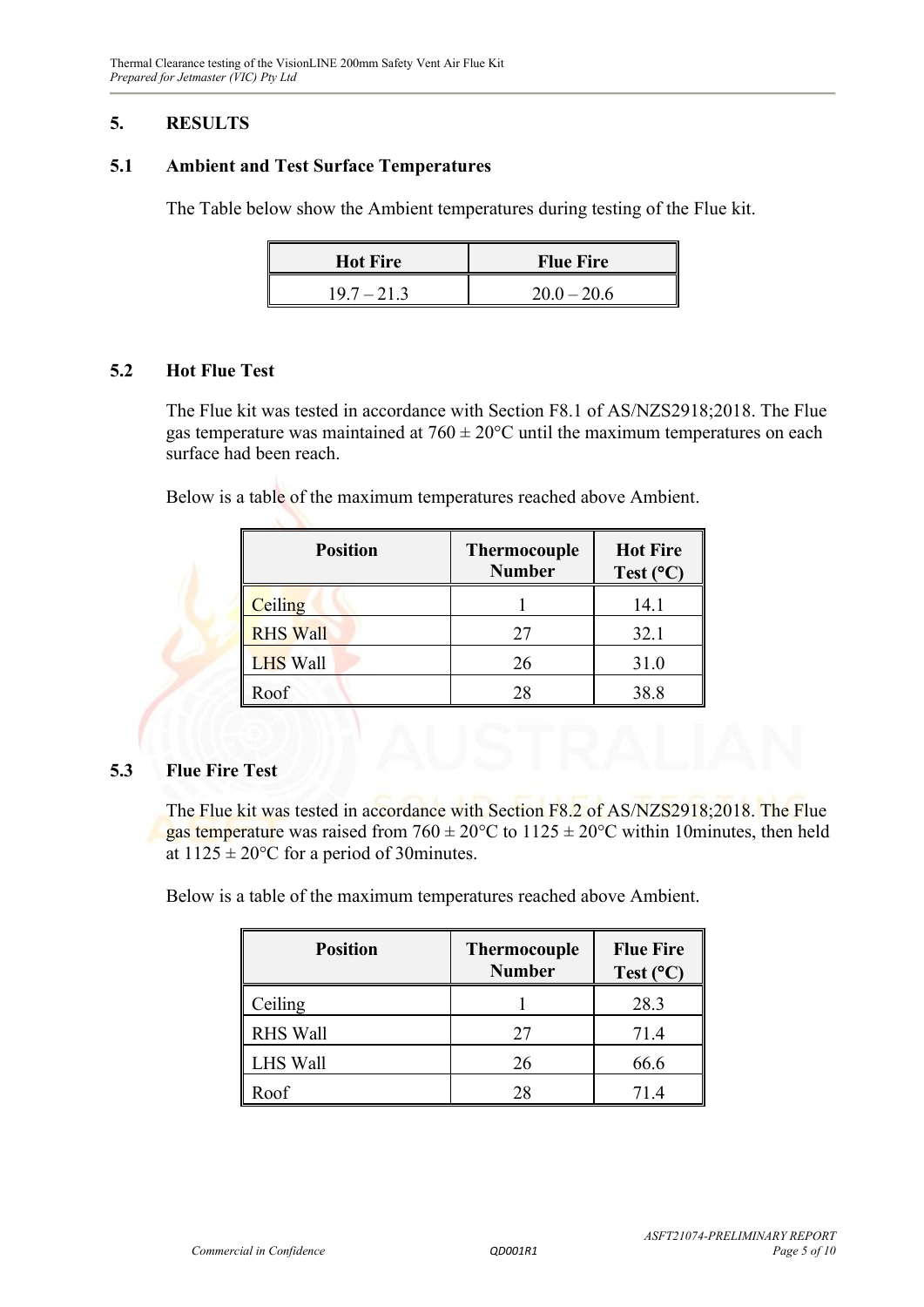#### **5.4 Structural Integrity Test**

The VisionLINE 200mm Safety Vent Air Flue Kit was tested in accordance with Section F8.3 of AS/NZS2918;2018. The Flue gas temperature was raised and kept at  $760 \pm 20^{\circ}$ C then raised to  $1125 \pm 20^{\circ}$ C within 10minutes, then held at  $1125 \pm 20^{\circ}$ C for a period of 10minutes. This process was repeated three times.

The VisionLINE 200mm Safety Vent Air Flue Kit was dismantled the following day and the components inspected for their Structural Integrity.

No Structural Integrity issues were found.

#### **5.4 Uncertainty of Measurement Statement**

- 5.5.1 The uncertainty of distance measurement for determining clearance distances was not greater than  $\pm$  3mm.
- 5.5.2 The uncertainty of temperature measurement during the entire test period was a maximum of  $\pm$  2°C at a 95% confidence level.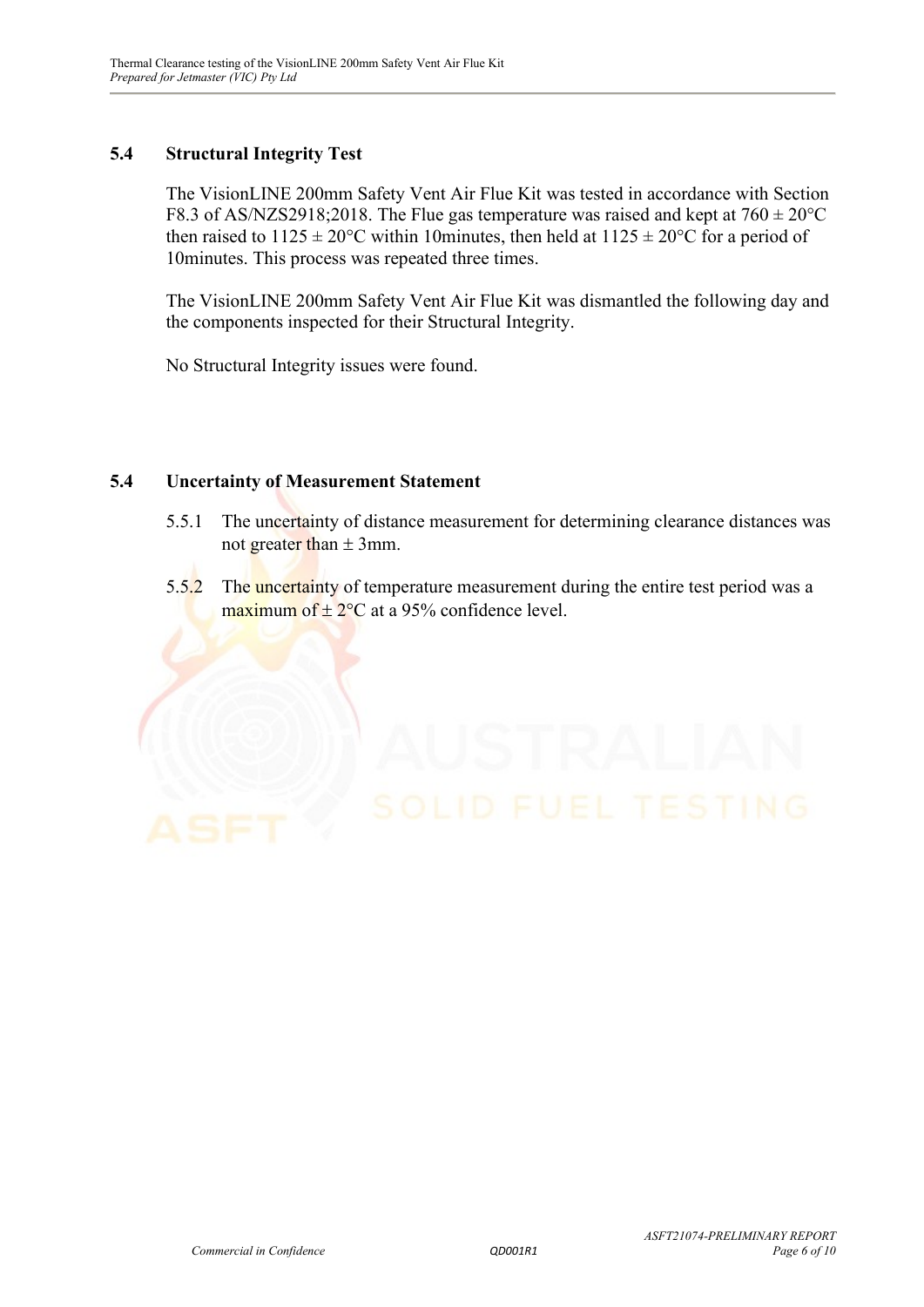#### **6. FLUE KIT CONSTRUCTION DETAILS**

The test results reported directly relate to the Flue kit/flue system tested. The details of the Flue kit given in this section include features which may affect safety clearances. Any change in the design/construction of this Flue kit or flue may invalidate this report. Below are the constructions details of the Flue kit:

| Flue Model: VisionLINE 200mm Safety Vent Air                                  | Serial No: N/A                 |  |  |
|-------------------------------------------------------------------------------|--------------------------------|--|--|
| Manufacturer: Jetmaster (VIC) Pty Ltd                                         |                                |  |  |
| Active Flue diameter: 200mm Length: 1017mm                                    | Material thickness: 0.6mm      |  |  |
| Ceiling Plate: 510×510mm                                                      | Material thickness: 1mm        |  |  |
| Outer Casing below Ceiling diameter: 325mm                                    | Length: 340mm                  |  |  |
| Lined on inside with 25mm of insulation with 22mm air gap and 15mm insulation |                                |  |  |
| Material Type/Thickness: 0.6mm stainless steel                                |                                |  |  |
| 1 <sup>st</sup> Outer Casing Above Ceiling diameter: 325mm                    | Length: 1017mm                 |  |  |
| Lined on inside with 25mm of insulation with 22mm air gap and 15mm insulation |                                |  |  |
| Material Type/Thickness: 0.6mm stainless steel                                |                                |  |  |
| 2 <sup>nd</sup> Outer Casing Above Ceiling diameter: 325mm                    | Length: 1017mm                 |  |  |
| Lined on inside with 25mm of insulation with 22mm air gap and 15mm insulation |                                |  |  |
| Material Type/Thickness: <b>0.6mm stainless steel</b>                         |                                |  |  |
| Cowl Height: 318mm<br>Diameter: 395mm                                         | Material Type: Stainless Steel |  |  |
|                                                                               |                                |  |  |
| Area of Venting in Cowl: 16,280mm <sup>2</sup>                                |                                |  |  |
|                                                                               |                                |  |  |
| <b>NOTE:</b> Accuracy of measurement is $\pm$ 5% of the measured value        |                                |  |  |
|                                                                               |                                |  |  |

Appendix 1 is thermal images of the flue kit during testing Appendix 2 is the installation manual/Instructions for the flue kit

#### **7. CONCLUSION**

The VisionLINE 200mm Safety Vent Air Flue Kit flue kit installed in a Flat Ceiling and Roof Penetration conforms to the requirements of Australian/New Zealand Standard 2918:2018, when tested in accordance with Appendix F.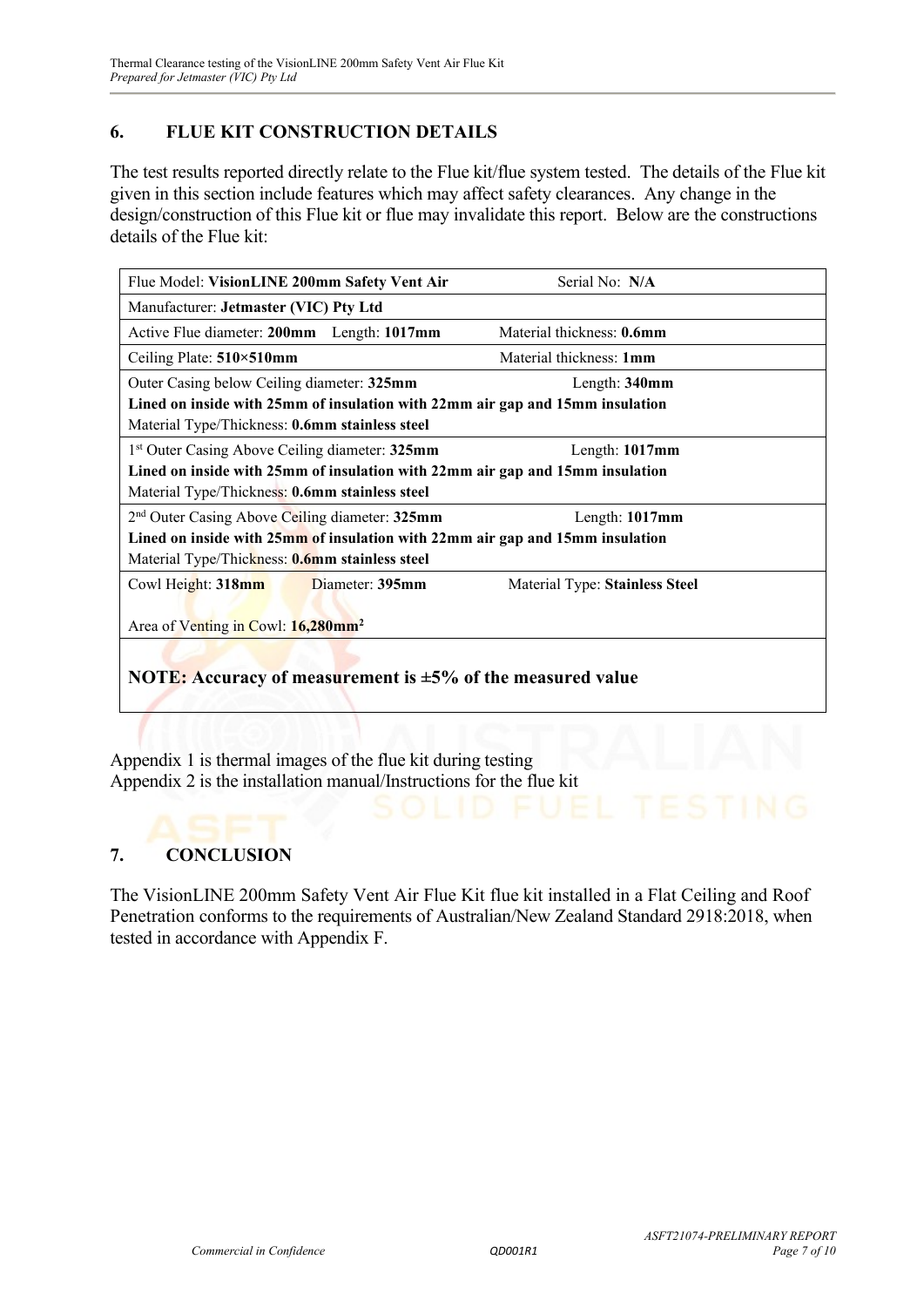

#### **APPENDIX 1: Thermal images of flue during testing**

**Below Roof**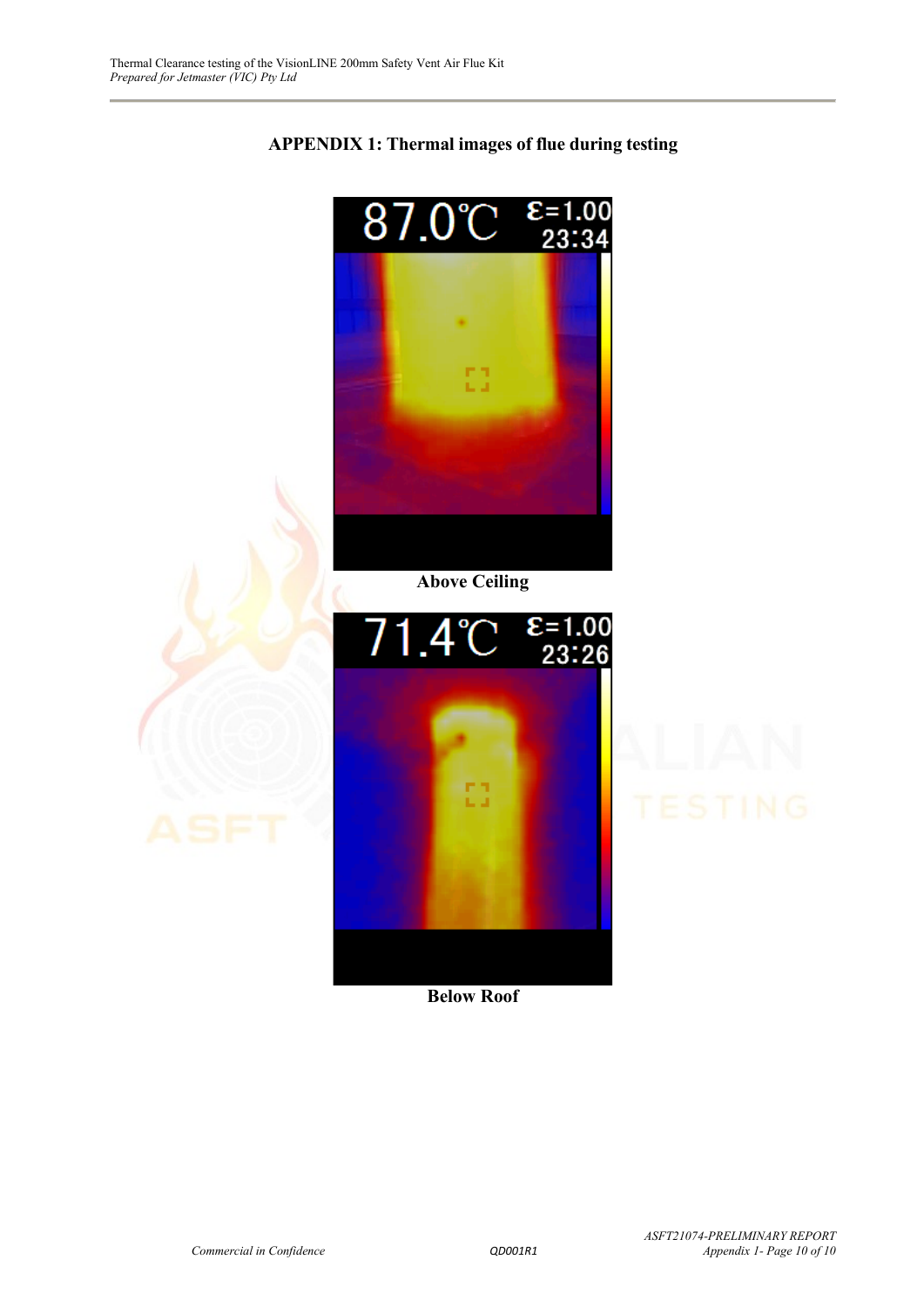

**Below Ceiling**